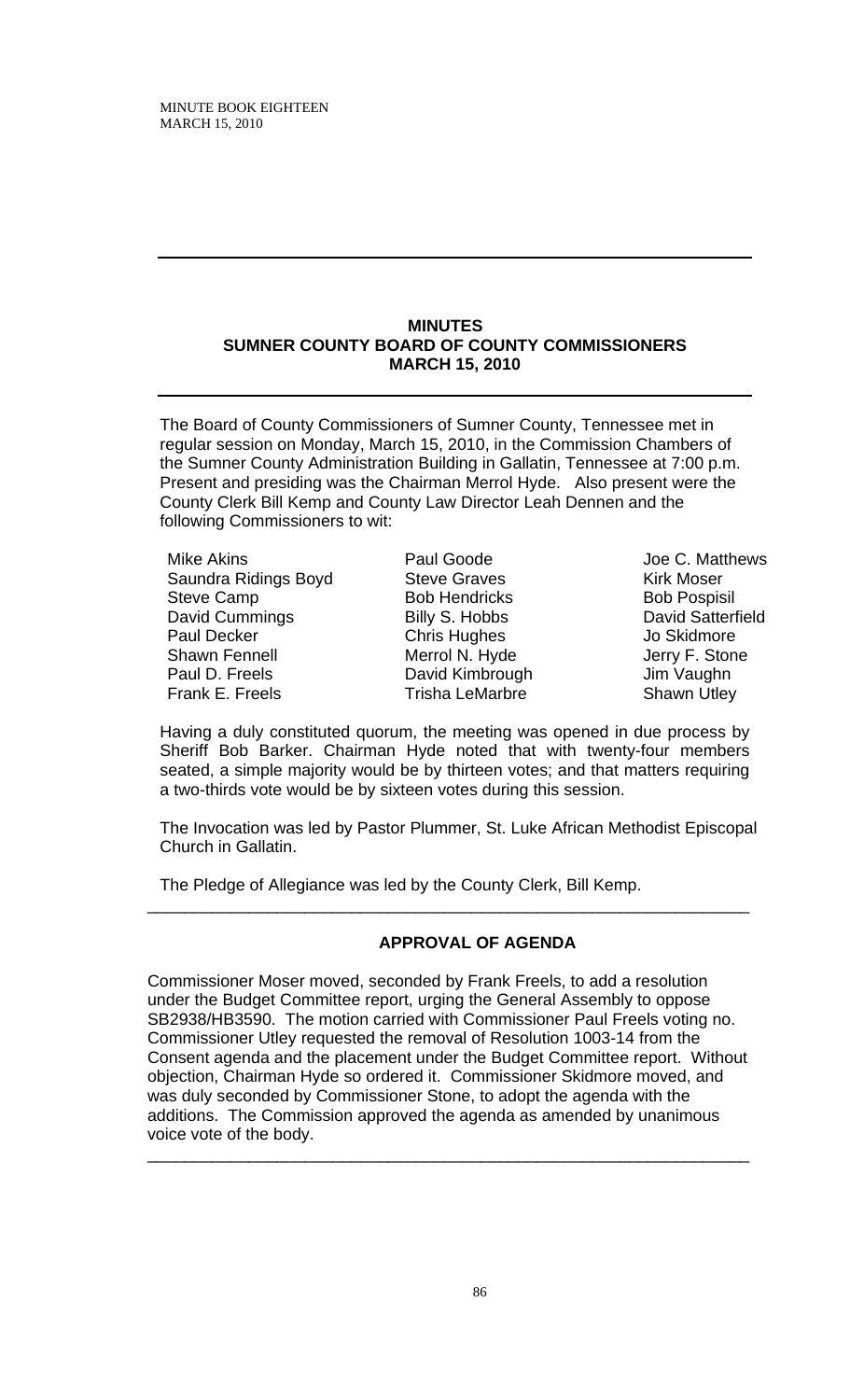# **APPROVAL OF MINUTES**

The minutes for the meeting of this body held on February 22, 2010, and recorded in the office of the Clerk, Bill Kemp, were approved by voice vote after Commissioner Hobbs made the motion, seconded by Commissioner Graves.

## **RECOGNITION OF THE PUBLIC**

Chairman Hyde opened the floor to allow the public to speak concerning any matter on the agenda.

With no one else wishing to speak, recognition of the public was closed.

## **REPORT OF THE CHAIR**

\_\_\_\_\_\_\_\_\_\_\_\_\_\_\_\_\_\_\_\_\_\_\_\_\_\_\_\_\_\_\_\_\_\_\_\_\_\_\_\_\_\_\_\_\_\_\_\_\_\_\_\_\_\_\_\_\_\_\_\_\_\_\_

Commissioner Decker read the following Certificate of Recognition into the record:

#### **A RESOLUTION HONORING COACH RON SARVER AND THE 2009-2010 HENDERSONVILLE HIGH COMMANDOS 9th GRADE BASKETBALL TEAM**

 **WHEREAS,** Coach Ron Sarver and the 2009-2010 Hendersonville High Commandos 9<sup>th</sup> Grade Basketball Team completed a successful season with a record of 16 wins and only 1 defeat and went on to win the District 9-AAA Freshman Tournament Title; and

**WHEREAS, the 2009-2010 Hendersonville High Commandos 9<sup>th</sup>** Grade Basketball Team played with pride and spirit and through their diligent efforts have brought honor to themselves, their school and Sumner County by their outstanding performance; and

**WHEREAS,** Ryan Boatman, Zack Crystal, John Davis, Chad Dye, Blair Godsey, Christian Harris, Kevin Key, David Sheehan, Austin Short, Matt Slaten, George Stanberry, Ryan Stanley and Trey Wallace, led the Hendersonville High Commandos 9<sup>th</sup> Grade Basketball Team throughout the 2009-2010 season and by their leadership abilities and diligence efforts have been an inspiration to others.

**NOW, THEREFORE BE IT RESOLVED** by the Sumner County Board of County Commissioners meeting in regular session on this 15<sup>th</sup> day of March, 2010, that this body does hereby congratulate and commend Coach Ron Sarver and the 2009-2010 Hendersonville High Commandos 9<sup>th</sup> Grade Basketball Team for their outstanding season; and

**BE IT FURTHER RESOLVED** that this resolution shall be spread on the minutes of this body and the Clerk is to furnish a copy of this resolution to Coach Ron Sarver and the 2009-2010 Hendersonville High Commandos 9<sup>th</sup> Grade Basketball Team.

**\_\_\_\_\_\_\_\_\_\_\_\_\_\_\_\_\_\_\_\_\_\_\_\_\_\_\_\_\_\_\_\_\_\_\_\_\_\_\_\_\_\_\_\_\_\_\_\_\_\_\_\_\_\_\_\_\_\_**

Upon motion of Commissioner Decker, seconded by Commissioner Goode, the Commission voted to approve the certificate of recognition honoring the Hendersonville High School 9<sup>th</sup> Grade Basketball Team.

\_\_\_\_\_\_\_\_\_\_\_\_\_\_\_\_\_\_\_\_\_\_\_\_\_\_\_\_\_\_\_\_\_\_\_\_\_\_\_\_\_\_\_\_\_\_\_\_\_\_\_\_\_\_\_\_\_\_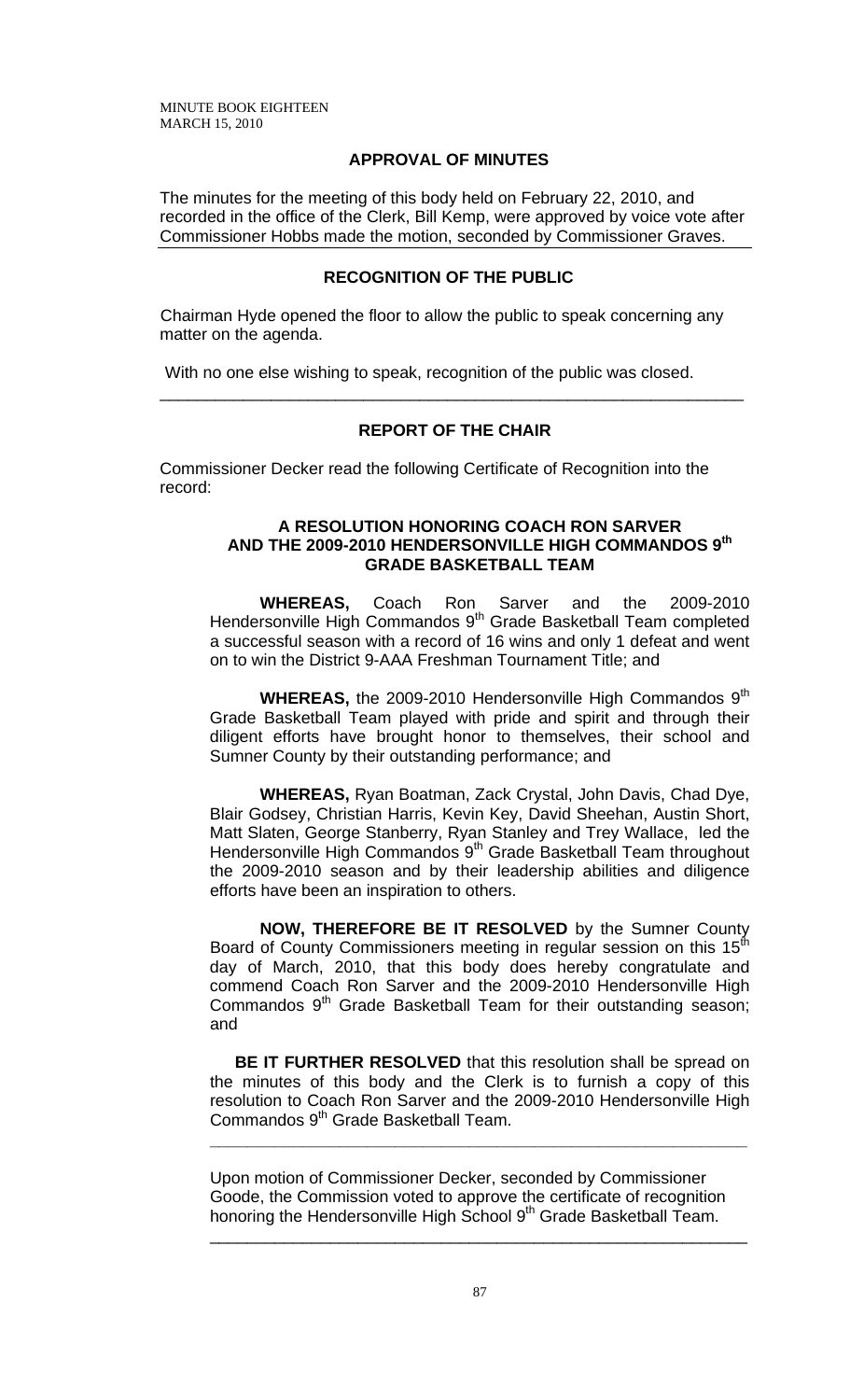Commissioner Fennel read the following Certificate of Recognition into the record:

#### **A RESOLUTION HONORING COACH CRAIG LOGAN AND THE 2009-2010 SUMNER ACADEMY 7th and 8th GRADE HAWKS BASKETBALL TEAM**

 **WHEREAS,** Coach Craig Logan and the 2009-2010 Sumner Academy  $7<sup>th</sup>$  and  $8<sup>th</sup>$  Grade Hawks Basketball Team completed a successful season with a record of 16 wins and zero losses and went on to win the Middle Tennessee Conference Championship; and

**WHEREAS,** the 2009-2010 Sumner Academy Hawks 7<sup>th</sup> and 8<sup>th</sup> Grade Basketball Team played with pride and spirit and through their diligent efforts have brought honor to themselves, their school and Sumner County by their outstanding performance; and

**WHEREAS,** Austin Hayes, Michael Koen, Jacob Buda, Ryan Johnson, Reece Johnson, Alex Lanigan, Hamilton Johnson, Alex Fordham, Andrew Barnes, Travis Carroll, Gunnar Scholato, Hunter Strickland, and Nick Adamopoulos led the Sumner Academy Hawks 7<sup>th</sup> and 8<sup>th</sup> Grade Basketball Team throughout the 2009-2010 season and by their leadership abilities and diligence efforts have been an inspiration to others.

**NOW, THEREFORE BE IT RESOLVED** by the Sumner County Board of County Commissioners meeting in regular session on this 15<sup>th</sup> day of March, 2010, that this body does hereby congratulate and commend Coach Craig Logan and the 2009-2010 Sumner Academy Hawks  $7<sup>th</sup>$  and  $8<sup>th</sup>$  Grade Basketball Team for their outstanding season; and

**BE IT FURTHER RESOLVED** that this resolution shall be spread on the minutes of this body and the Clerk is to furnish a copy of this resolution to Coach Craig Logan and the 2009-2010 Sumner Academy Hawks 7<sup>th</sup> and 8<sup>th</sup> Grade Basketball Team.

**\_\_\_\_\_\_\_\_\_\_\_\_\_\_\_\_\_\_\_\_\_\_\_\_\_\_\_\_\_\_\_\_\_\_\_\_\_\_\_\_\_\_\_\_\_\_\_\_\_\_\_\_\_\_\_\_\_\_**

Upon motion of Commissioner Fennell, seconded by Commissioner Hughes, the Commission voted to approve the certificate of recognition honoring the Hendersonville High School 9<sup>th</sup> Grade Basketball Team.

 **\_\_\_\_\_\_\_\_\_\_\_\_\_\_\_\_\_\_\_\_\_\_\_\_\_\_\_\_\_\_\_\_\_\_\_\_\_\_\_\_\_\_\_\_\_\_\_\_\_\_\_\_\_\_\_\_\_\_\_\_\_\_\_\_\_\_\_\_\_\_**

Commissioner Graves read the following Certificate of Recognition into the record:

#### **A RESOLUTION HONORING JACOB WOOTEN**

**WHEREAS, Mr. Jacob Wooten, a 4<sup>th</sup> grade honor student at Guild** Elementary, has competed in a national skateboarding competition in Minneapolis and placed fifth in the beginner bowl and  $11<sup>th</sup>$  in beginner street competitions; and

**WHEREAS,** at the regional qualifier competition in Atlanta, Georgia, Mr. Wooten placed first in the beginner bowl division, making him eligible for the national competition in Minneapolis; and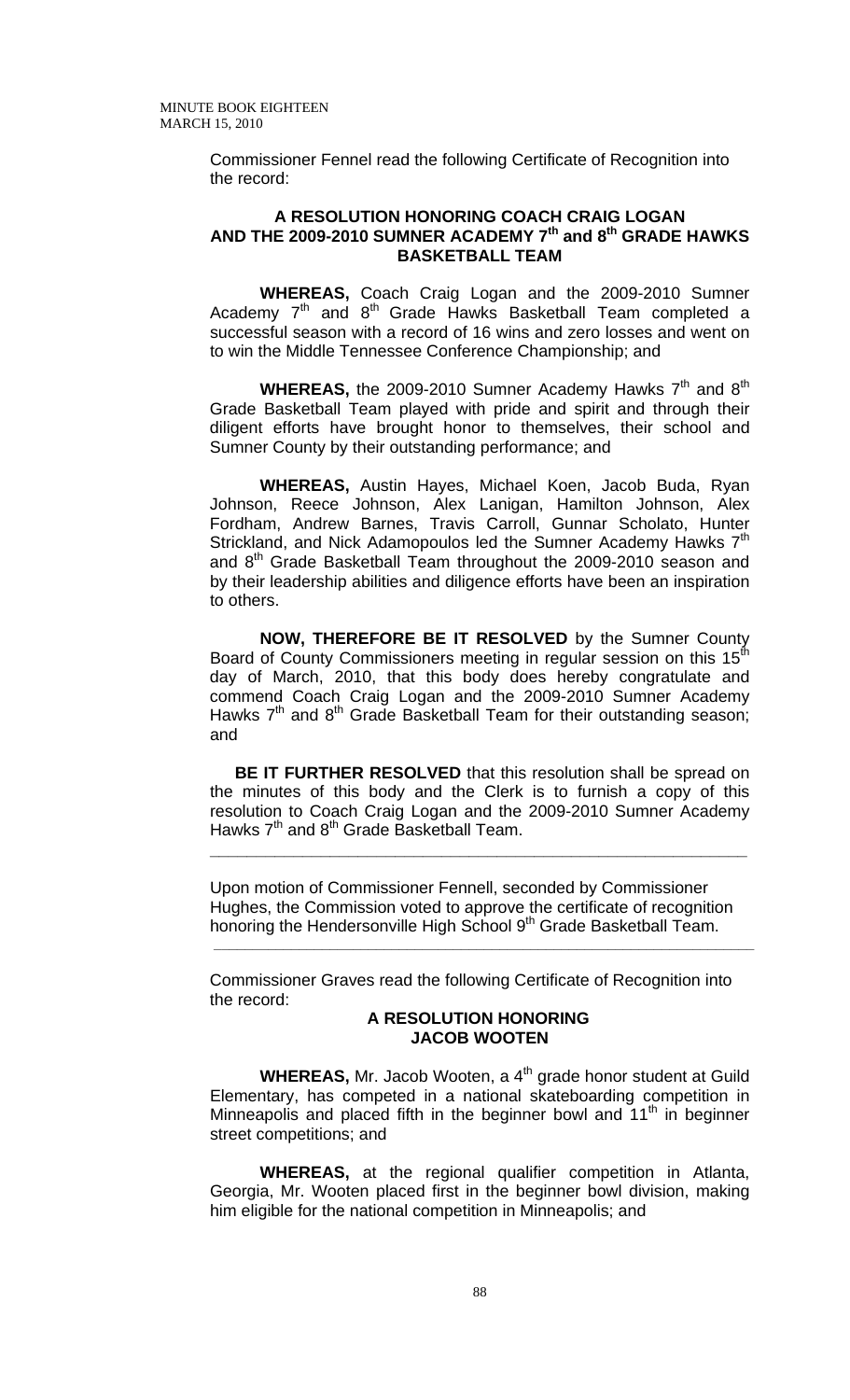**WHEREAS,** Jacob who started skating at the age of 5, has demonstrated natural ability, outstanding skill and artistry as well as bravery and daring; and

**WHEREAS,** Jacob through his determination and hard work and his outstanding efforts, has brought honor not only to himself, but his community and this county.

**NOW, THEREFORE BE IT RESOLVED** by the Sumner County Board of County Commissioners meeting in regular session on this the  $15<sup>th</sup>$  day of March, 2010, that this body does hereby congratulate and commend Mr. Jacob Wooten for his outstanding achievements; and

**BE IT FURTHER RESOLVED** that this resolution shall be spread on the minutes of this body and the Clerk is to furnish a copy of this resolution to Mr. Jacob Wooten.

\_\_\_\_\_\_\_\_\_\_\_\_\_\_\_\_\_\_\_\_\_\_\_\_\_\_\_\_\_\_\_\_\_\_\_\_\_\_\_\_\_\_\_\_\_\_\_\_\_\_\_\_\_\_\_\_\_\_

Upon motion of Commissioner Graves, seconded by Commissioner Satterfield, the Commission voted to approve the certificate of recognition honoring Mr. Jacob Wooten.

Clerk Kemp read the following public notice into the record:

### **PUBLIC HEARING**

**\_\_\_\_\_\_\_\_\_\_\_\_\_\_\_\_\_\_\_\_\_\_\_\_\_\_\_\_\_\_\_\_\_\_\_\_\_\_\_\_\_\_\_\_\_\_\_\_\_\_\_\_\_\_\_\_\_\_\_\_\_\_\_\_\_\_\_\_\_\_** 

There will be a Public Hearing before the Sumner County Commission on March 15, 2010 at 7:00 p.m. in the Sumner County Administration Building Commission Chambers located at 355 N. Belvedere Drive, Gallatin, TN. Wayne and Kathy Lackey are requesting to have their property rezoned from Commercial 1 to Commercial 2 Planned Unit Development. Subject property is located at 3106 Hartsville Pike, Castalian Springs, TN., is on Tax Map 110, Parcel 33, contains 2.00 acres and is zoned Commercial 1.

A copy of this request is on file in the Sumner County Construction and Development Office which is located in Room 202 at the Sumner County Administration Building, 355 N. Belvedere Drive, Gallatin, TN.

Anyone having an interest, desiring to comment or ask questions concerning this request is invited to attend this meeting or call the Sumner County Construction and Development Office at 452-1467.

Chairman Hyde declared the public hearing open.

Ehrin Ehlert of 1032 Cragfont Estates in Castalian Springs spoke against the rezoning of the Lackey property, stating that spot commercial did not conform to the historical interest in the area. He requested that the Commission postpone the vote until archeological digs can be done in the area.

Angela Govan of 220 Canoe Branch Lane in Castalian Springs spoke against the rezoning. Mrs. Govan stated that the area is rich in history and she asked for consideration in making a decision.

With no one else wishing to speak, Chairman Hyde declared the public hearing closed.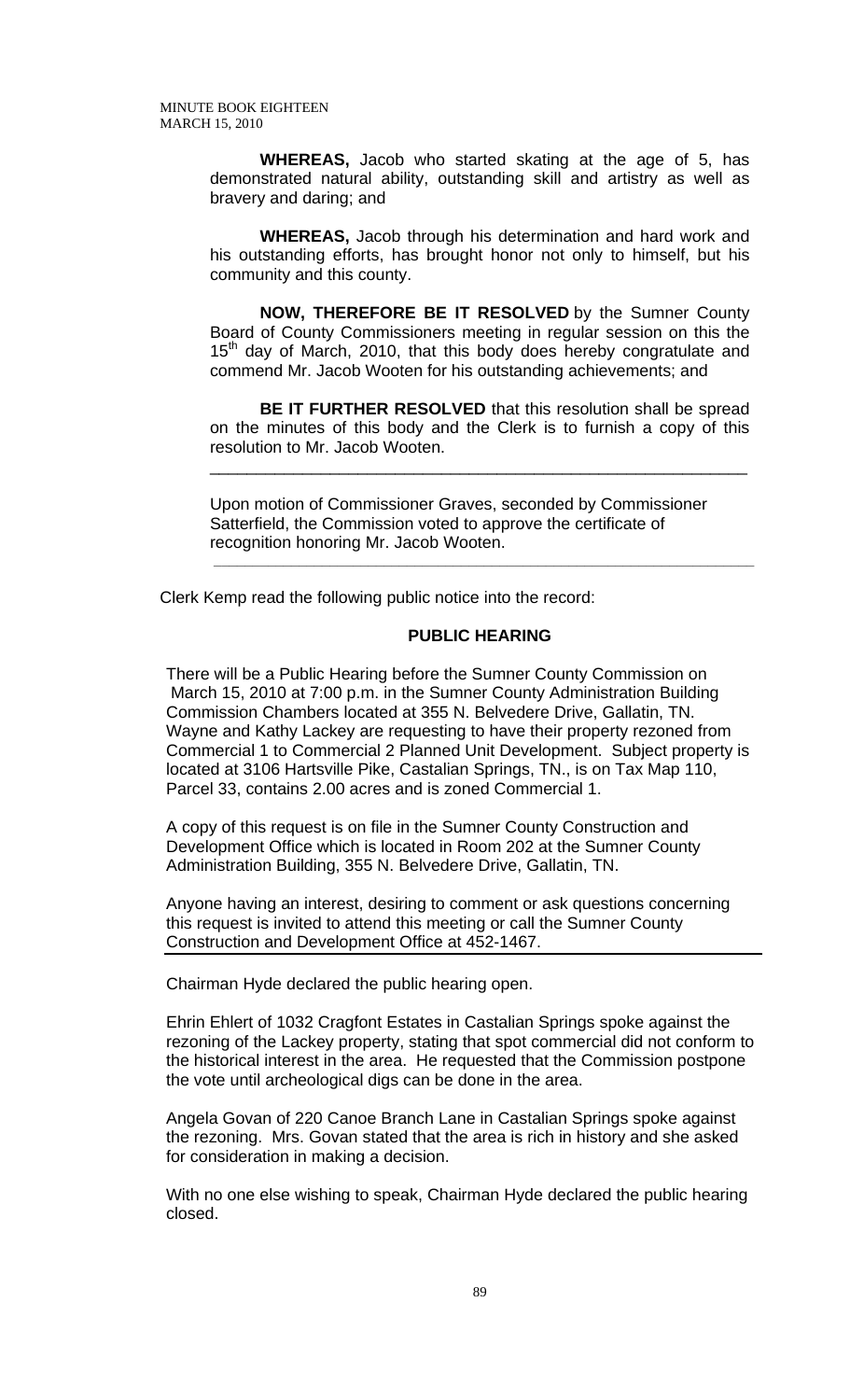Commissioner Utley moved, seconded by Commissioner Fennell, to approve the following resolution:

### **1003-01 A RESOLUTION APPROVING ZONING RECLASSIFICATION OF PROPERTY AT 3106 HARTSVILLE PIKE, CASTALIAN SPRINGS, TENNESSEE, WHICH CONTAINS 3.51 ACRES AND IS ON TAX MAP110, PARCEL 33 FROM COMMERCIAL 1 TO COMMERCIAL 2 PLANNED UNIT DEVELOPMENT**

**BE IT RESOLVED** by the Sumner County Board of County Commissioners meeting in regular session on this the  $15<sup>th</sup>$  day of March, 2010, that this body hereby approves zoning reclassification of property currently owned by Wayne and Kathy Lackey at 3106 Hartsville Pike, Castalian Springs, Tennessee, which contains 3.51 acres and is on tax map 110, parcel 33 from Commercial 1 to Commercial 2 Planned Unit Development.

**\_\_\_\_\_\_\_\_\_\_\_\_\_\_\_\_\_\_\_\_\_\_\_\_\_\_\_\_\_\_\_\_\_\_\_\_\_\_\_\_\_\_\_\_\_\_\_\_\_\_\_\_\_\_\_\_\_**

Commissioner Vaughn moved, seconded by Commissioner Goode, to suspend the rules and allow Gary Hammock, Director of Construction and Development, to speak. The motion carried by unanimous voice vote. Mr. Hammock explained the zoning classification system. The commissioners representing this area stated they were not opposed to the rezoning.

The electronic vote was recorded in the following manner:

| <b>Akins</b>     | N       | Fennell       |   |        | Cummings     |   |
|------------------|---------|---------------|---|--------|--------------|---|
| Utley            | Y       | Graves        |   |        | Satterfield  |   |
| <b>Matthews</b>  | А       | <b>Boyd</b>   | A |        | Camp         |   |
| <b>Hendricks</b> | Y       | Vaughn        |   |        | LeMarbre     | N |
| Moser            |         | <b>Decker</b> | A |        | Hyde         |   |
| <b>Hughes</b>    | Y       | Kimbrough     |   |        | Goode        | A |
| Skidmore         | N       | P. Freels     | N |        | <b>Stone</b> |   |
| <b>Hobbs</b>     | Ν       | Pospisil      | A |        |              |   |
| 1003-01          | Yes: 13 | No: 5         |   | Abs: 5 | 07:30 PM     |   |

Chairman Hyde declared the resolution 1003-01 approved by the body by the necessary majority vote.

\_\_\_\_\_\_\_\_\_\_\_\_\_\_\_\_\_\_\_\_\_\_\_\_\_\_\_\_\_\_\_\_\_\_\_\_\_\_\_\_\_\_\_\_\_\_\_\_\_\_\_\_\_\_\_\_\_\_\_\_\_

Commissioner Matthews moved, seconded by Commissioner Stone, to approve the following resolution:

#### **1003-02 A RESOLUTION ACCEPTING THE REVIEW OF THE JUDICIAL MAGISTRATE PROGRAM**

**WHEREAS,** the 2009 annual review of the Sumner County Judicial Magistrate program was held on March  $15<sup>th</sup>$ , 2010, before this body.

**BE IT RESOLVED** that the Sumner County Board of County Commissioners meeting in regular session on this the 15<sup>th</sup> day of March, 2010, that this body does hereby accept the review of the Judicial Magistrate program for the 2009 calendar year.

**\_\_\_\_\_\_\_\_\_\_\_\_\_\_\_\_\_\_\_\_\_\_\_\_\_\_\_\_\_\_\_\_\_\_\_\_\_\_\_\_\_\_\_\_\_\_\_\_\_\_\_\_\_\_\_\_\_\_**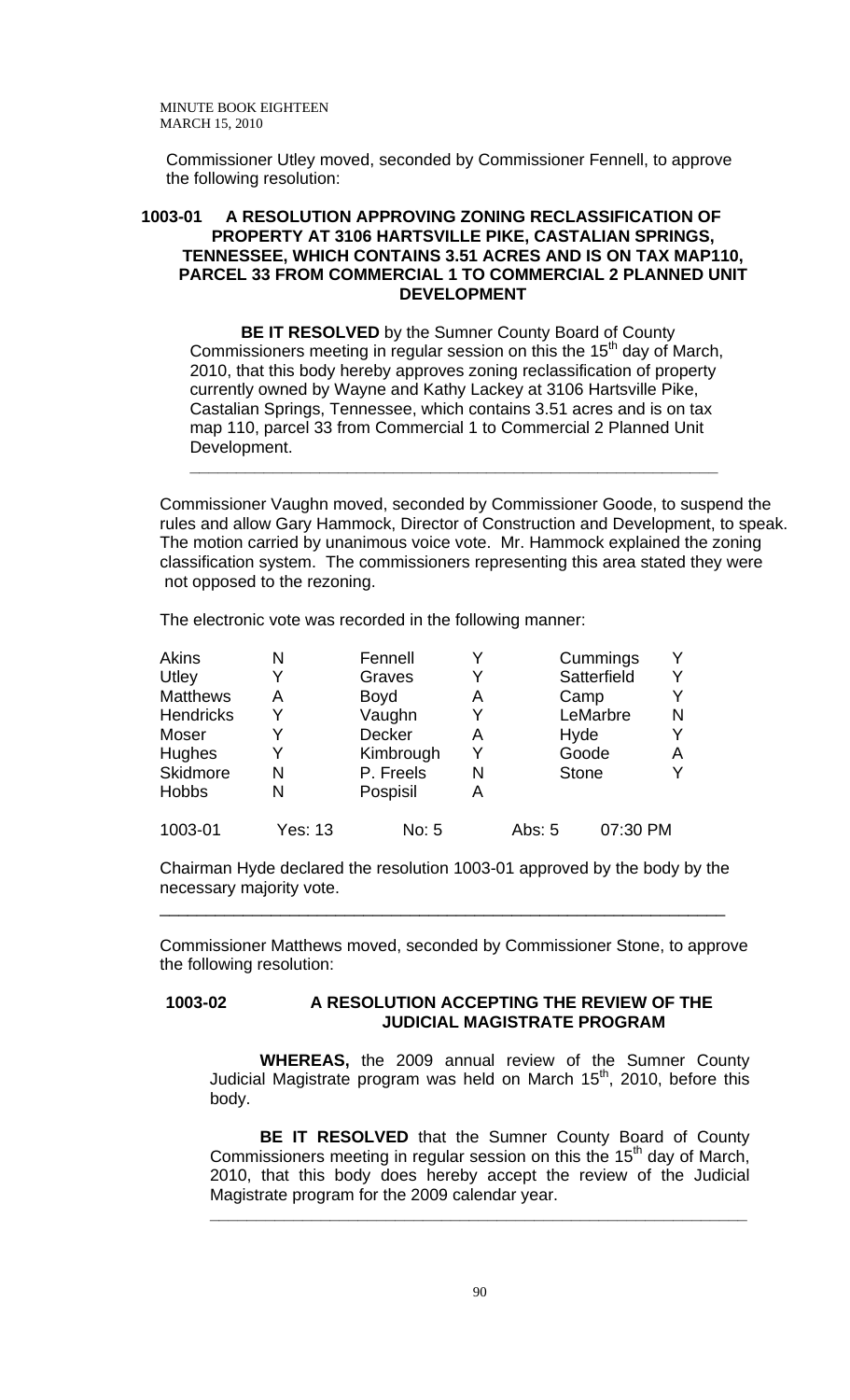The electronic vote was recorded in the following manner:

| <b>Akins</b> |         | Fennell          |   | Cummings    |           |  |
|--------------|---------|------------------|---|-------------|-----------|--|
| Utley        | Y       | Graves           |   | Satterfield |           |  |
| F. Freels    | Y       | <b>Matthews</b>  | Y | <b>Boyd</b> |           |  |
| Camp         | Y       | <b>Hendricks</b> | Y | Vaughn      |           |  |
| LeMarbre     | Y       | Moser            |   | Decker      |           |  |
| Hyde         | Y       | <b>Hughes</b>    | Y | Kimbrough   |           |  |
| Goode        | Y       | <b>Skidmore</b>  | Y |             | P. Freels |  |
| <b>Stone</b> | Y       | <b>Hobbs</b>     |   | Pospisil    |           |  |
| 1003-02      | Yes: 24 | No: 0            |   | Abs: $0$    | 07:31 PM  |  |

Chairman Hyde declared the resolution approved by the body.

### **CORRESPONDENCE**

\_\_\_\_\_\_\_\_\_\_\_\_\_\_\_\_\_\_\_\_\_\_\_\_\_\_\_\_\_\_\_\_\_\_\_\_\_\_\_\_\_\_\_\_\_\_\_\_\_\_\_\_\_\_\_\_\_\_\_\_\_\_\_

Clerk Kemp read correspondence from Commissioner Boyd expressing her gratitude for the Commission's cards and flowers during her illness.

Clerk Kemp read correspondence from the family of Bethel Brown thanking the commissioners for recognizing him posthumously with the naming of the Commission Chambers in his honor.

\_\_\_\_\_\_\_\_\_\_\_\_\_\_\_\_\_\_\_\_\_\_\_\_\_\_\_\_\_\_\_\_\_\_\_\_\_\_\_\_\_\_\_\_\_\_\_\_\_\_\_\_\_\_\_\_\_\_\_\_\_\_\_\_\_\_\_

# **REPORT FROM COUNTY OFFICIALS**

 By motion of Commissioner Skidmore, seconded by Commissioner Graves, the commissioners approved unanimously the filing as received of the following reports: County Investments, County General Fund, County Debt Service Fund, County Highway Fund, County Capital Outlay Fund, School General Purpose Fund, School Federal Projects Fund, School Food Service Fund, Employee Health Insurance Trust Fund, Employee Dental Insurance Trust Fund, Casualty Insurance Trust Fund, County Trustee Funds, Special Reports: County Dental Insurance Claim Payments, County Health Insurance Claim Payments, County Property Tax Collections, County EMS Billing/Collections/Balances, County Sales Tax Collections, County Wheel Tax Collections, County Tax Rates/Property Values and County School Loan Program Rates. Approval of the filing of these records does not certify to the accuracy of the documents.

Chairman Hyde introduced the following resolution:

### **1003-NOT A RESOLUTION TO APPROVE AND ACCEPT APPLICATIONS FOR NOTARY PUBLIC POSITIONS AND PERSONAL SURETY GUARANTORS**

 **WHEREAS,** according to the law of the State of Tennessee, an individual must apply for the office of notary public in the county of residence, or of their principal place of business; and

 **WHEREAS**, state statute requires personal sureties making bonds for notaries publics to be approved by the Sumner County Commission; and

 **WHEREAS,** said applicant must be approved by the County Commission assembled; and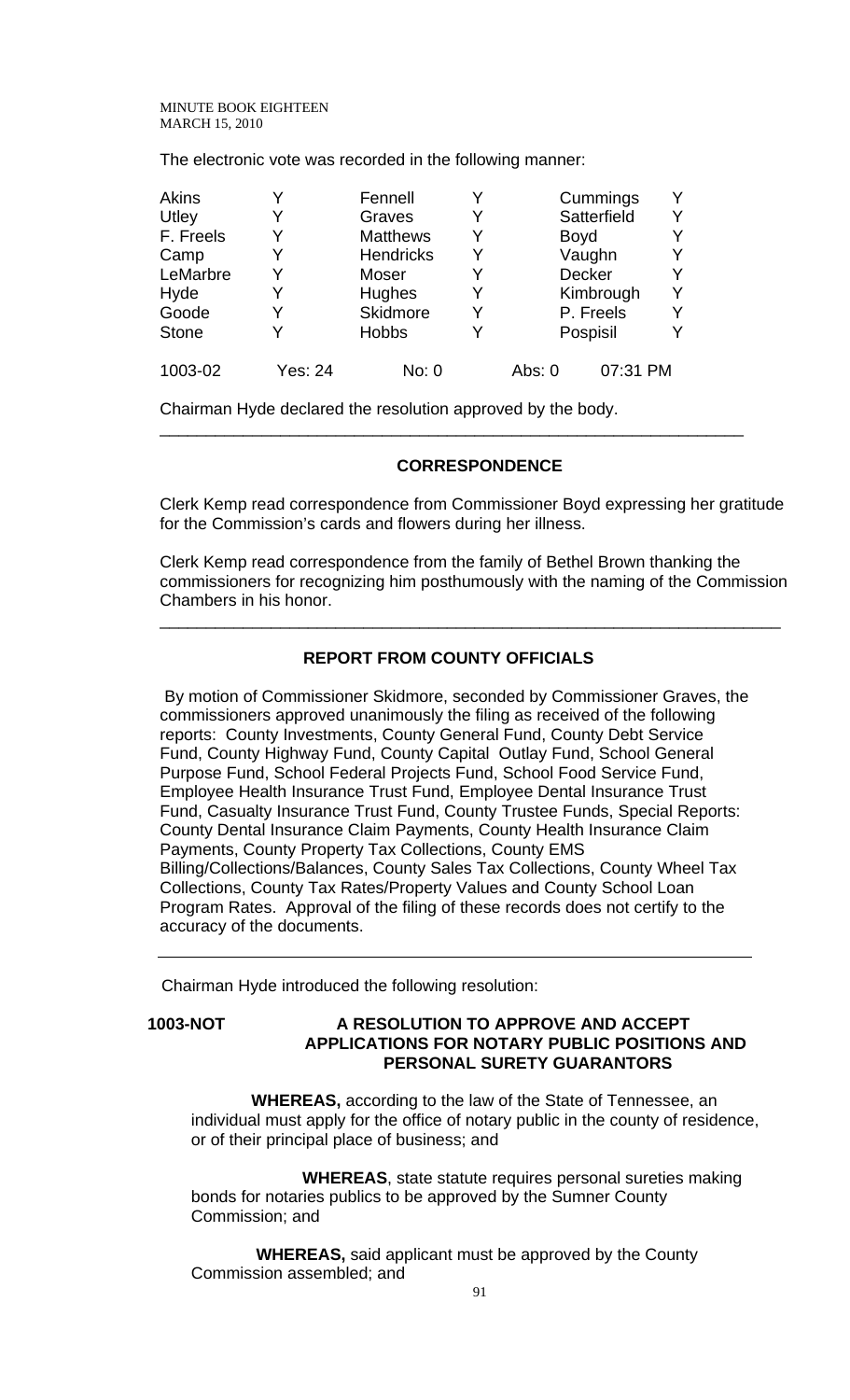**WHEREAS,** Bill Kemp, Sumner County Clerk, has certified according to the records of his office that the persons named on the attached listing labeled "SUMNER COUNTY NOTARY PUBLIC APPLICATIONS and SURETY GUARANTORS" have duly applied for the positions so sought; and

### **BE IT FURTHER RESOLVED THAT THIS TAKE EFFECT FROM AND AFTER PASSAGE.**

 **–––––––––––––––––––––––––––––––––––––––––––––––––––––––––**

### **NOTARIES PUBLIC**

ALCANTAR, JOAN WALLER BAIRD, SHARON LUCILLE BELCHER, BRIAN KEITH BOWERS, BARBARA ANN CAMPLIN, DORINDA CONNOR, MIRANDA ELLEN CRAIG, AMANDA NICOLE CRAWFORD, NANCY KING DARKS, SHIRLEY PAULETTE DAVENPORT, DOREEN LOU DUREE, JANIS LEE FIELDS, JEFFRY EARL FOX, KAITLYN IVY FROST, LAURA AUSTIN GALLAGHER, CURTIS GOOCH, JENNIFER L GRAVES, BONNIE S HALL, CATHERINE FAIR HENSON, CINDI L HESSON, SANDRA LEE HOUSE, RODNEY S HYDE, BILLY JACK KANE, JANICE A LAM, THUAN NGOC

MAY, JENNIFER FAYE MCCULLOUGH, LINDA G MCDANIEL, ELIZABETH C MILAM, MONICA LEA MOORE, PATRICK MURPHY, DEBRA K NUGENT, ELISE GESILE PAYNE, ROBERT EDWARD RANDOLPH, THERESA ANN REED, BRENDA LEATH RICHARDSON, MICHELLE D RODDY, JACKIE A SCOTT, LINDA MARY

PERSONAL SURETY CONDRA, DENNIS L CONDRA, TAYLOR T BOOTH, JACQUELINE KANE, BOBBY W

Upon motion of Commissioner Akins, seconded by Commissioner Matthews, voting was recorded in the following manner:

The electronic vote was recorded in the following manner:

| Akins        |   | Fennell          | Y     | Cummings      | Y        |
|--------------|---|------------------|-------|---------------|----------|
| Utley        |   | Graves           | Y     | Satterfield   | Y        |
| F. Freels    | Y | <b>Matthews</b>  | Y     | <b>Boyd</b>   | Y        |
| Camp         |   | <b>Hendricks</b> | Y     | Vaughn        | Y        |
| LeMarbre     |   | Moser            | Y     | <b>Decker</b> | Y        |
| Hyde         | Y | <b>Hughes</b>    | Y     | Kimbrough     | Y        |
| Goode        |   | Skidmore         | Y     | P. Freels     | Y        |
| <b>Stone</b> | A | <b>Hobbs</b>     | Y     | Pospisil      | Y        |
| 1003-NOTARY  |   | <b>Yes: 23</b>   | No: 0 | Abs: 1        | 07:33 PM |

\_\_\_\_\_\_\_\_\_\_\_\_\_\_\_\_\_\_\_\_\_\_\_\_\_\_\_\_\_\_\_\_\_\_\_\_\_\_\_\_\_\_\_\_\_\_\_\_\_\_\_\_\_\_\_\_\_\_\_\_\_\_\_

Chairman Hyde declared the election of Notaries Public by the body.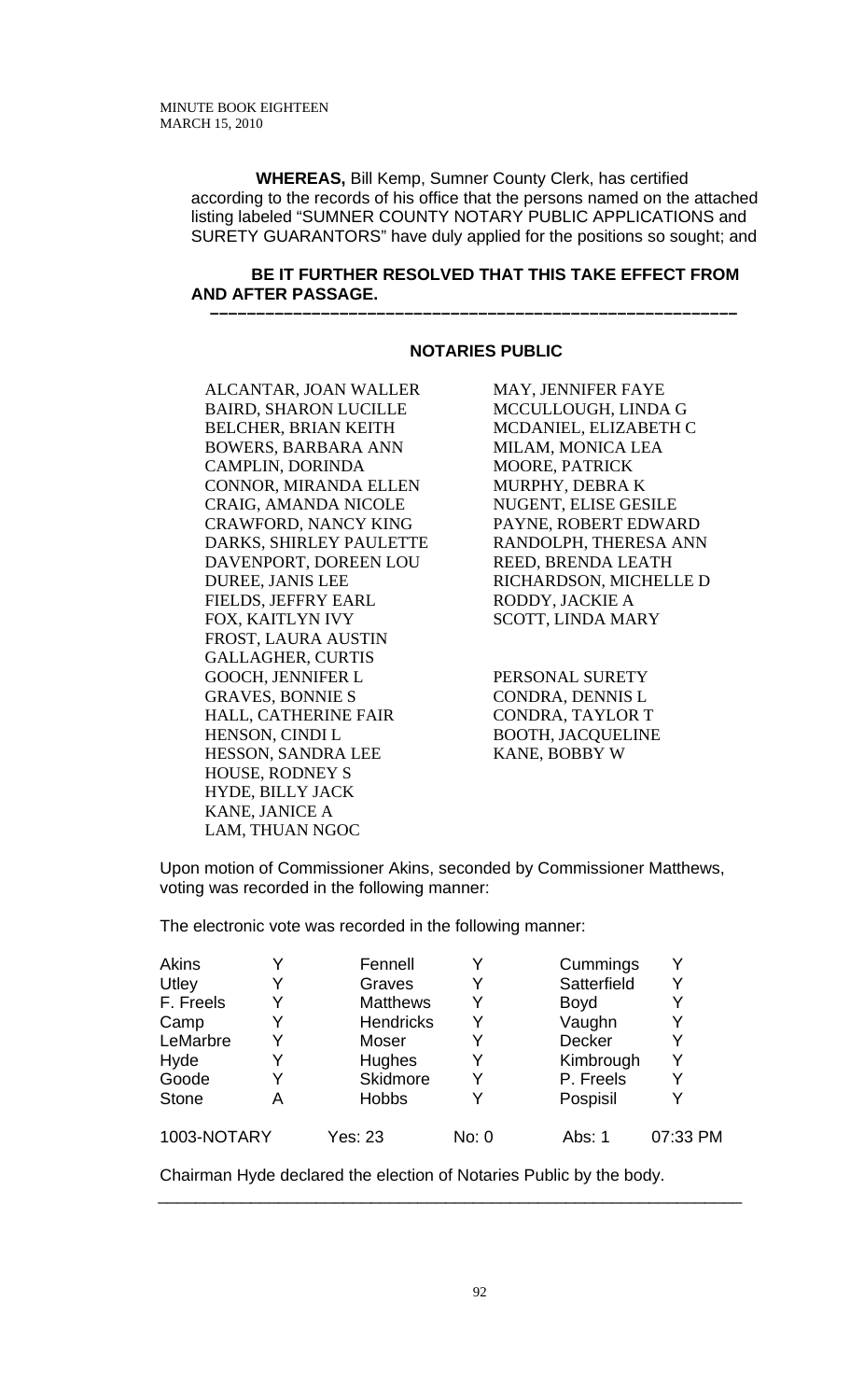# **COMMITTEE ON COMMITTEES**

Commissioner LeMarbre announced the resignations of Ken Cox and David Schreiner on the Regional Library Board. Upon motion of Commissioner LeMarbre, seconded by Commissioner Paul Freels, the Commission voted unanimously to approve the appointments of Shelly Ames and Virginia Duffet.

Commissioner LeMarbre announced the appointments to the Board of Equalization for the upcoming month.

### **HIGHWAY COMMISSION**

\_\_\_\_\_\_\_\_\_\_\_\_\_\_\_\_\_\_\_\_\_\_\_\_\_\_\_\_\_\_\_\_\_\_\_\_\_\_\_\_\_\_\_\_\_\_\_\_\_\_\_\_\_\_\_\_\_\_\_\_\_\_\_\_\_\_\_\_\_

There was no report from the Highway Commission.

### **EDUCATION COMMITTEE**

**\_\_\_\_\_\_\_\_\_\_\_\_\_\_\_\_\_\_\_\_\_\_\_\_\_\_\_\_\_\_\_\_\_\_\_\_\_\_\_\_\_\_\_\_\_\_\_\_\_\_\_\_\_\_\_\_\_\_\_\_\_\_\_\_** 

 Commissioner Decker reported on resolutions under the Budget Committee report. He also gave an update on the Educate and Grow Scholarship program available for students wishing to attend Volunteer State Community College and meeting certain scholastic requirements.

### **GENERAL OPERATIONS COMMITTEE**

**\_\_\_\_\_\_\_\_\_\_\_\_\_\_\_\_\_\_\_\_\_\_\_\_\_\_\_\_\_\_\_\_\_\_\_\_\_\_\_\_\_\_\_\_\_\_\_\_\_\_\_\_\_\_\_\_\_\_\_\_\_\_\_\_** 

There was no report from the General Operations Committee.

### **EMERGENCY SERVICES COMMITTEE**

**\_\_\_\_\_\_\_\_\_\_\_\_\_\_\_\_\_\_\_\_\_\_\_\_\_\_\_\_\_\_\_\_\_\_\_\_\_\_\_\_\_\_\_\_\_\_\_\_\_\_\_\_\_\_\_\_\_\_\_\_\_\_\_** 

Commissioner Vaughn introduced the following resolution and moved for approval. Commissioner Matthews seconded the motion.

### **1003-03 A RESOLUTION ASKING THE BOARD OF EDUCATION AND THE CITY OF GALLATIN TO TRANSFER THE OLD MAINTENANCE FACILITY PROPERTY TO THE COUNTY**

**WHEREAS,** Sumner County Emergency Medical Services continues to grow and develop not only with the provision of emergency medical care but also as a convalescent and patient transport service; and

**WHEREAS,** because of the purchase and renovation of the former Fleetwood Facility, the property previously used as the Board of Education Maintenance Facility is no longer needed by the Board of Education, but could be used by Sumner County in an effort to benefit the community and overall county.

**THEREFORE, BE IT RESOLVED** by the Sumner County Board of County Commissioners meeting in regular session on this the  $15<sup>th</sup>$  day of March, 2010 that this body does hereby ask and encourage the Board of Education and the City of Gallatin to transfer the property formerly used as the Board of Education Maintenance Facility to Sumner County for its future use.

Upon motion of Commissioner Vaughn, seconded by Commissioner Satterfield, the Commission voted unanimously to suspend the rules and allow the Reverend Derrick Jackson to speak regarding the resolution. Rev. Derrick discussed the deeding of the property in question to create a win-win situation for the community.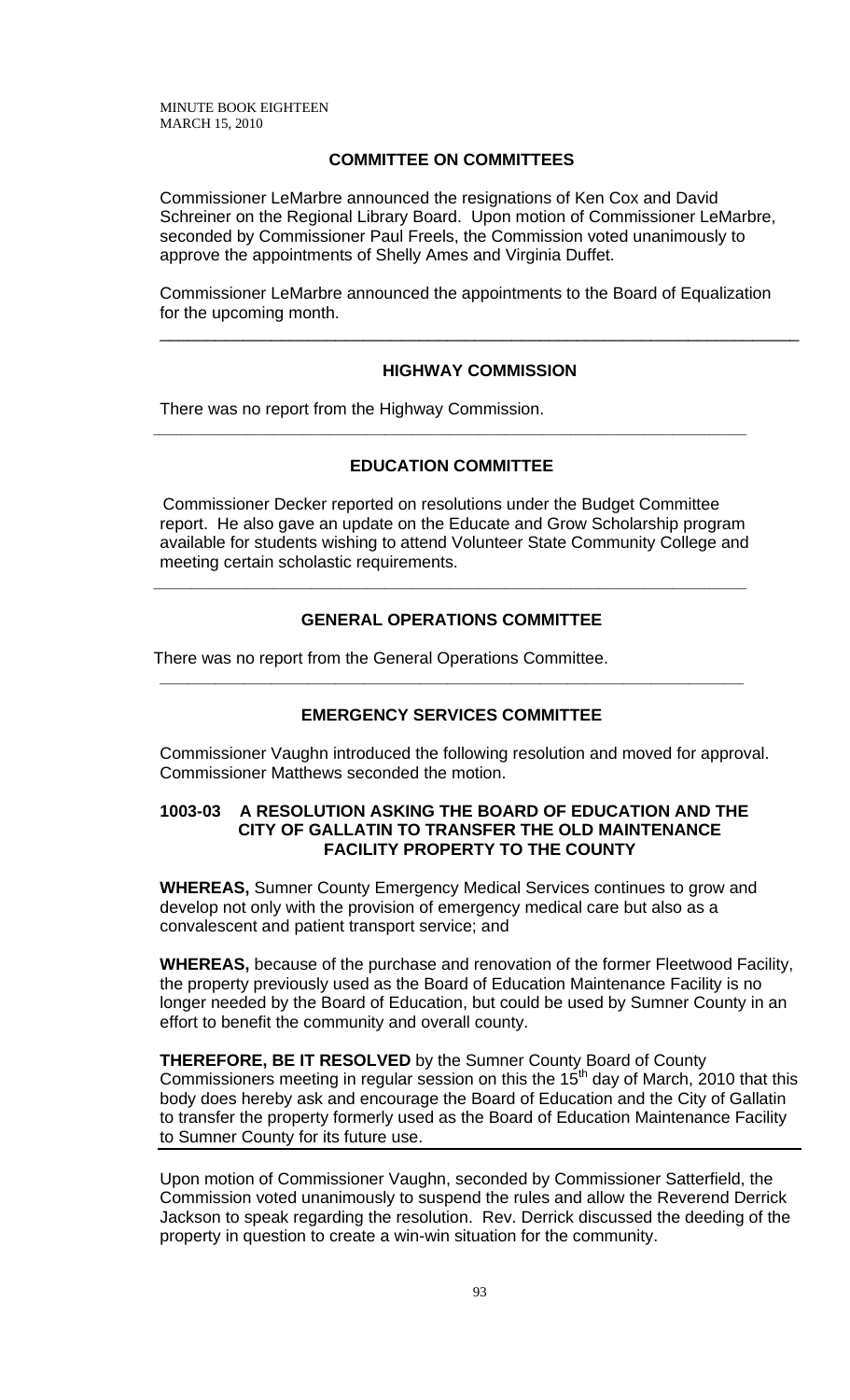Commissioner Hobbs moved, seconded by Commissioner Pospisil, to amend the resolution to delete the first paragraph as it references the Emergency Medical Services and refer the resolution to the General Operations Committee to make a thorough study of the facility, including an estimated cost of remodel.

Upon motion of Commissioner Vaughn, seconded by Commissioner Matthews, the Commission voted to suspend the rules to allow Keith Douglas, Director of Emergency Services, to speak. Mr. Douglas stated that preliminary cost of remodeling the building was \$20,000.00.

Chairman Hyde recognized County Executive Anthony Holt who stated that the deed to this property is convoluted and requested a suspension of the rules to allow Don Long, Chairman of the Board of Education, to speak on this matter. Upon motion of Commissioner Vaughn, seconded by Commissioner Frank Freels, the Commission voted to approve the suspension of rules. Mr. Long stated that there was room at the school maintenance facility to house some of the ambulances.

The electronic vote to refer was recorded in the following manner:

REFER WINCHESTER BUILDING MATTER TO THE GENERAL COM.

| Akins            |   | Fennell     |   | Cummings     | A |
|------------------|---|-------------|---|--------------|---|
| Utley            | Y | Satterfield | Y | F. Freels    |   |
| <b>Matthews</b>  | Y | Boyd        | Y | Camp         | v |
| <b>Hendricks</b> | Y | Vaughn      |   | LeMarbre     | ν |
| Moser            |   | Decker      |   | Hyde         |   |
| Hughes           | N | Kimbrough   | Y | Goode        | v |
| Skidmore         | Y | P. Freels   | Y | <b>Stone</b> | v |
| <b>Hobbs</b>     | v | Pospisil    |   |              |   |
|                  |   |             |   |              |   |

1003-03.1 Yes: 21 No: 1 Abs: 1 07:59 PM

Chairman Hyde declared the amendment approved by the body.

The electronic vote was recorded in the following manner:

| <b>Akins</b>     | v       | Fennell      |   |        | Cummings     | N |
|------------------|---------|--------------|---|--------|--------------|---|
| Utley            |         | Satterfield  |   |        | F. Freels    |   |
| <b>Matthews</b>  | Y       | Boyd         |   |        | Camp         |   |
| <b>Hendricks</b> | Y       | Vaughn       | Y |        | LeMarbre     |   |
| Moser            |         | Decker       |   |        | Hyde         |   |
| <b>Hughes</b>    | N       | Kimbrough    | Y |        | Goode        |   |
| P. Freels        | Y       | <b>Stone</b> |   |        | <b>Hobbs</b> |   |
| Pospisil         |         |              |   |        |              |   |
| 1003-03          | Yes: 20 | No: 2        |   | Abs: 0 | 08:00 PM     |   |

Chairman Hyde declared main motion as amended approved by the body.

\_\_\_\_\_\_\_\_\_\_\_\_\_\_\_\_\_\_\_\_\_\_\_\_\_\_\_\_\_\_\_\_\_\_\_\_\_\_\_\_\_\_\_\_\_\_\_\_\_\_\_\_\_\_\_\_\_\_\_\_\_\_\_

Commissioner Vaughn moved, seconded by Commissioner LeMarbre, to approve the following resolution:

# **1003-04 A RESOLUTION AUTHORIZING A GIFT TO NEIL JENKINS OF HIS SERVICE WEAPON AND BADGE AS ADDITIONAL COMPENSATION FOR HIS SERVICES RENDERED TO SUMNER COUNTY**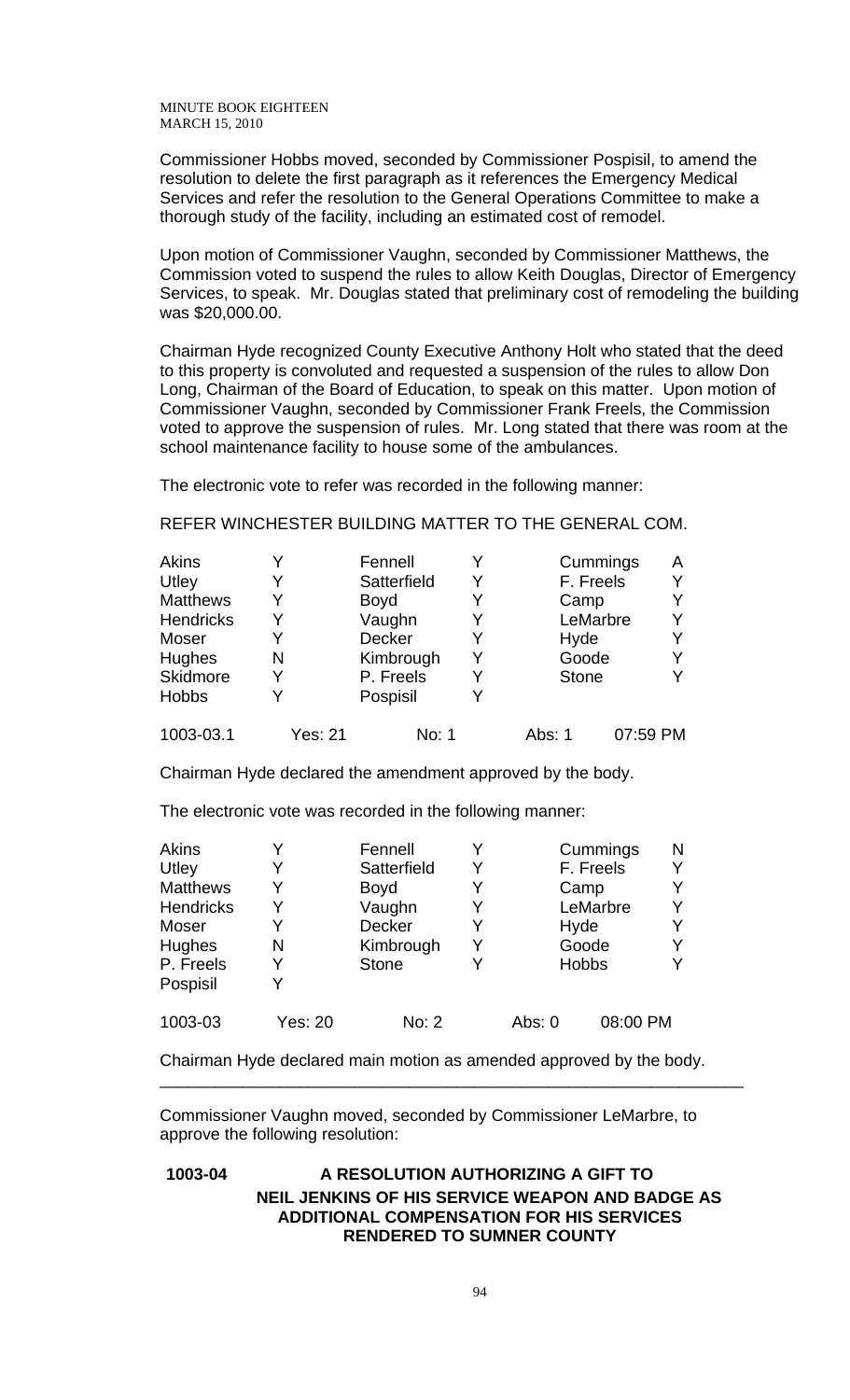**BE IT RESOLVED** by the Sumner County Board of County Commissioners meeting in regular session on this the 15<sup>th</sup> day of March, 2010, that this body hereby authorizes the gift to Neil Jenkins of his weapon (.40 Caliber Glock, Model 22, s/n LXR876) and badge as additional compensation for his outstanding commitment and service to the citizens of Sumner County.

**\_\_\_\_\_\_\_\_\_\_\_\_\_\_\_\_\_\_\_\_\_\_\_\_\_\_\_\_\_\_\_\_\_\_\_\_\_\_\_\_\_\_\_\_\_\_\_\_\_\_\_\_\_\_\_\_\_\_**

The electronic vote was recorded in the following manner:

| <b>Akins</b>     |   |                | Fennell      |       |   | Cummings             | Y |
|------------------|---|----------------|--------------|-------|---|----------------------|---|
| Utley            | Y |                | Satterfield  |       |   | F. Freels            | Y |
| <b>Matthews</b>  | Y |                | <b>Boyd</b>  |       |   | Camp                 | Y |
| <b>Hendricks</b> | Y |                | Vaughn       |       |   | LeMarbre             | Y |
| Moser            | Y |                | Decker       |       |   | Hyde                 | Y |
| <b>Hughes</b>    | Y |                | Kimbrough    |       | Y | Skidmore             | Y |
| P. Freels        | Y |                | <b>Stone</b> |       |   | <b>Hobbs</b>         | Y |
| Pospisil         | Y |                |              |       |   |                      |   |
| 1003-04          |   | <b>Yes: 22</b> |              | No: 0 |   | 08:01 PM<br>Abs: $0$ |   |

Chairman Hyde declared the resolution approved by the body.

## **PUBLIC WORKS COMMITTEE**

**\_\_\_\_\_\_\_\_\_\_\_\_\_\_\_\_\_\_\_\_\_\_\_\_\_\_\_\_\_\_\_\_\_\_\_\_\_\_\_\_\_\_\_\_\_\_\_\_\_\_\_\_\_\_\_\_\_\_\_\_\_\_** 

Commissioner Goode reported that the Public Works Committee would meet on an as needed basis.

# **LEGISLATIVE COMMITTEE**

Commissioner Pospisil introduced the following resolution and moved for approval. Commissioner Skidmore seconded the motion.

# **1003-05 A RESOLUTION ENCOURAGING THE REPEAL OF THE "OVER-COMMITMENT LAW"**

 **WHEREAS,** during its 2009 session, the Tennessee Legislature adopted "Over-Commitment Law" which amended T.C.A. Section 37-2- 205 by adding a new subsection (f); and

**WHEREAS,** this law provides that if a county exceeds a certain limit on the number of children committed to the custody of the Tennessee Department of Children's Services, the county shall be billed for the cost to the state of providing care for the children during the children's stay in state custody; and

**WHEREAS**, the cost of providing care for children in state custody has always been paid by the state, and should continue to be paid by the state.

**NOW, THEREFORE BE IT RESOLVED** by the Sumner County Board of County Commissioners meeting in regular session on this the  $15<sup>th</sup>$  day of March, 2010, that this body does encourage our state delegates to repeal the "Over-Commitment Law"; and

 **BE IT FURTHER RESOLVED**, that the Law Director shall provide a copy of this resolution to our state delegates.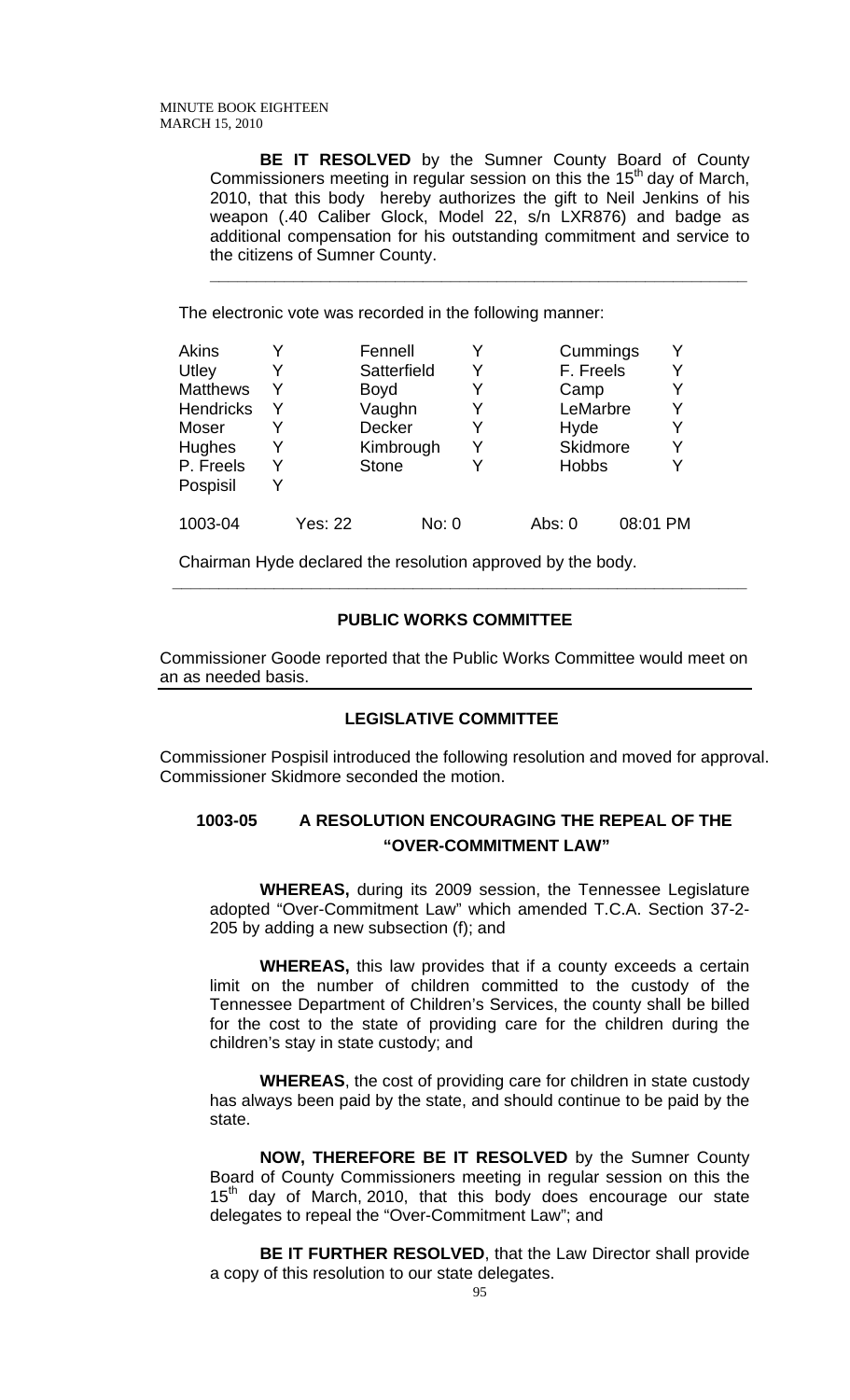The electronic vote was recorded in the following manner:

| <b>Akins</b>     |                | Fennell       |   |        | Cummings     | v |
|------------------|----------------|---------------|---|--------|--------------|---|
| Utley            | Y              | Satterfield   | Y |        | F. Freels    | v |
| <b>Matthews</b>  | Y              | <b>Boyd</b>   |   |        | Camp         | v |
| <b>Hendricks</b> | Y              | Vaughn        | N |        | LeMarbre     | v |
| Moser            | Y              | <b>Decker</b> |   |        | Hyde         | v |
| Hughes           | Y              | Kimbrough     | Y |        | Goode        | Y |
| Skidmore         | Y              | P. Freels     |   |        | <b>Stone</b> | v |
| <b>Hobbs</b>     | Y              | Pospisil      |   |        |              |   |
| 1003-05          | <b>Yes: 22</b> | No: 1         |   | Abs: 0 | 08:02 PM     |   |

**\_\_\_\_\_\_\_\_\_\_\_\_\_\_\_\_\_\_\_\_\_\_\_\_\_\_\_\_\_\_\_\_\_\_\_\_\_\_\_\_\_\_\_\_\_\_\_\_\_\_\_\_\_\_\_\_\_\_**

Chairman Hyde declared the resolution approved by the body.

### **BUDGET COMMITTEE**

\_\_\_\_\_\_\_\_\_\_\_\_\_\_\_\_\_\_\_\_\_\_\_\_\_\_\_\_\_\_\_\_\_\_\_\_\_\_\_\_\_\_\_\_\_\_\_\_\_\_\_\_\_\_\_\_\_\_\_\_\_\_\_\_\_\_

Commissioner Moser introduced the following resolution and moved for approval. Commissioner Skidmore seconded the motion.

### **1003-06 A RESOLUTION COMMITTING TO PAYMENT OF ONE FOURTH OF THE COST OF ELECTRIC SERVICE FOR LIGHTS ON THE NEW 109 BRIDGE INTO WILSON COUNTY**

**WHEREAS,** the highway and road infrastructures of our county are a vital link to the growth and future well being of our communities and the continuation of work on Highway 109 as well as surrounding roads serves to aid in the overall health and economic growth of Sumner County; and

**WHEREAS,** the new 109 Bridge Project will include electrical lights and commitment for payment of the annual electric service is required for the project to proceed; and

**WHEREAS,** these projects are of utmost importance to Sumner and Wilson Counties as well as Middle Tennessee; and

**THEREFORE BE IT RESOLVED** by the Sumner County Board of County Commissioners meeting in regular session on this the 15th day of March, 2010, that this body hereby commits to paying one-fourth of the cost of the electricity for the lights on the new 109 Bridge with the other half being paid by Wilson County and the other fourth being paid by the city of Gallatin.

 $\overline{\phantom{a}}$  , and the contract of the contract of the contract of the contract of the contract of the contract of the contract of the contract of the contract of the contract of the contract of the contract of the contrac

The electronic vote was recorded in the following manner:

| Akins        | Fennell          |    | Cummings    |  |
|--------------|------------------|----|-------------|--|
| Utley        | Graves           |    | Satterfield |  |
| F. Freels    | <b>Matthews</b>  |    | <b>Boyd</b> |  |
| Camp         | <b>Hendricks</b> |    | Vaughn      |  |
| LeMarbre     | Moser            |    | Decker      |  |
| Hyde         | <b>Hughes</b>    |    | Kimbrough   |  |
| Goode        | Skidmore         |    | P. Freels   |  |
| <b>Stone</b> | <b>Hobbs</b>     |    | Pospisil    |  |
|              |                  | 96 |             |  |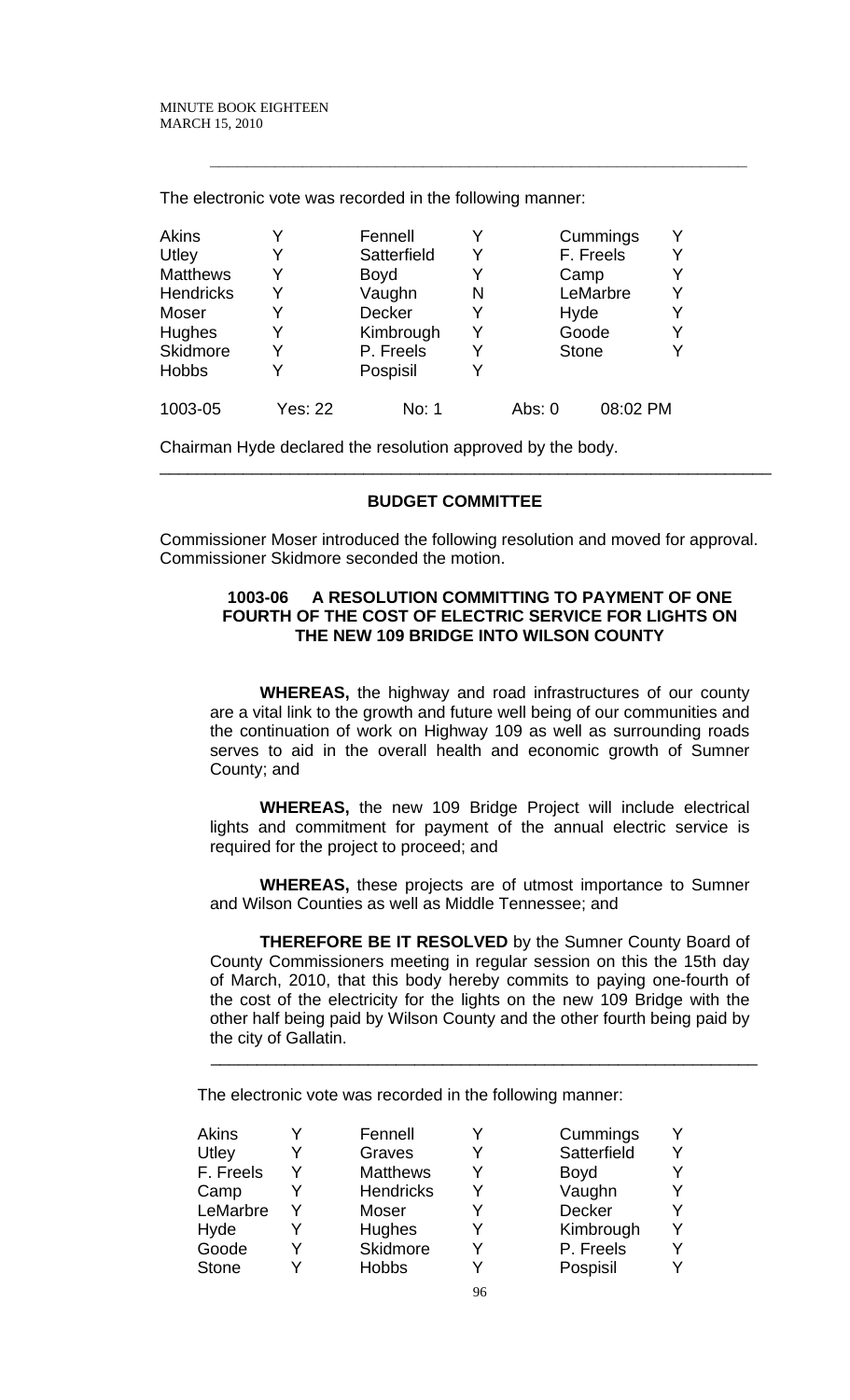1003-06 Yes: 24 No: 0 Abs: 0 08:04 PM

Chairman Hyde declared the resolution approved by the body.

Commissioner Moser introduced the following resolution and moved for approval. Commissioner Satterfield seconded the motion.

\_\_\_\_\_\_\_\_\_\_\_\_\_\_\_\_\_\_\_\_\_\_\_\_\_\_\_\_\_\_\_\_\_\_\_\_\_\_\_\_\_\_\_\_\_\_\_\_\_\_\_\_\_\_\_\_\_\_

#### **1003-07 A RESOLUTION APPROPRIATING \$8,216.04 TO THE BOARD OF EDUCATION FROM THE 2010 BOND ISSUE TO PAY THE REMAINING FUNDS DUE FOR THE CONSTRUCTION OF STATION CAMP ELMENTARY SCHOOL**

**BE IT FURTHER RESOLVED** by the Sumner County Board of County Commissioners meeting in regular session on this 15<sup>th</sup> day of March, 2010 that this body does hereby appropriate \$8,216.04 from the 2010 Bond Issue to pay the remaining funds due for the construction of Station Camp Elementary School as shown on the attached schedule.

**\_\_\_\_\_\_\_\_\_\_\_\_\_\_\_\_\_\_\_\_\_\_\_\_\_\_\_\_\_\_\_\_\_\_\_\_\_\_\_\_\_\_\_\_\_\_\_\_\_\_\_\_\_\_\_\_\_\_**

The electronic vote was recorded in the following manner:

| Akins        |   | Fennell          |       | Cummings    |          |
|--------------|---|------------------|-------|-------------|----------|
| Utley        |   | Graves           | Y     | Satterfield | Y        |
| F. Freels    | Y | <b>Matthews</b>  | Y     | <b>Boyd</b> | Y        |
| Camp         |   | <b>Hendricks</b> |       | Vaughn      | Y        |
| LeMarbre     |   | Moser            | Y     | Decker      | Y        |
| Hyde         |   | <b>Hughes</b>    | Y     | Kimbrough   | Y        |
| Goode        |   | Skidmore         | Y     | P. Freels   | Y        |
| <b>Stone</b> |   | <b>Hobbs</b>     |       | Pospisil    | Y        |
| 1003-07      |   | <b>Yes: 24</b>   | No: 0 | Abs: 0      | 08:06 PM |

Chairman Hyde declared the resolution approved by the body.

Commissioner Moser presented a report from the County Finance Director David Lawing on collections made under the Voluntary Tax Act.

\_\_\_\_\_\_\_\_\_\_\_\_\_\_\_\_\_\_\_\_\_\_\_\_\_\_\_\_\_\_\_\_\_\_\_\_\_\_\_\_\_\_\_\_\_\_\_\_\_\_\_\_\_\_\_\_\_\_\_\_

\_\_\_\_\_\_\_\_\_\_\_\_\_\_\_\_\_\_\_\_\_\_\_\_\_\_\_\_\_\_\_\_\_\_\_\_\_\_\_\_\_\_\_\_\_\_\_\_\_\_\_\_\_\_\_\_\_\_\_\_

Commissioner Moser introduced the following resolution and moved for approval. Commissioner Satterfield seconded the motion.

#### **1003-17 A RESOLUTION TO URGE THE GENERAL ASSEMBLY TO OPPOSE SB2938/HB3590 IF SUMNER COUNTY WERE TO BE INCLUDED IN THE LEGISLATION**

**WHEREAS,** county commissions currently play a significant role of budgetary oversight for K-12 schools in Tennessee and must balance these needs and responsibilities with other demands for critical services to county residents in order to keep the overall tax burden on our citizens from becoming too onerous; and

**WHEREAS,** in special school districts, the Tennessee General Assembly, through a private act, levies a local property tax to fund education in the district often with very little discussion or consideration of the tax rate requested by the school district; and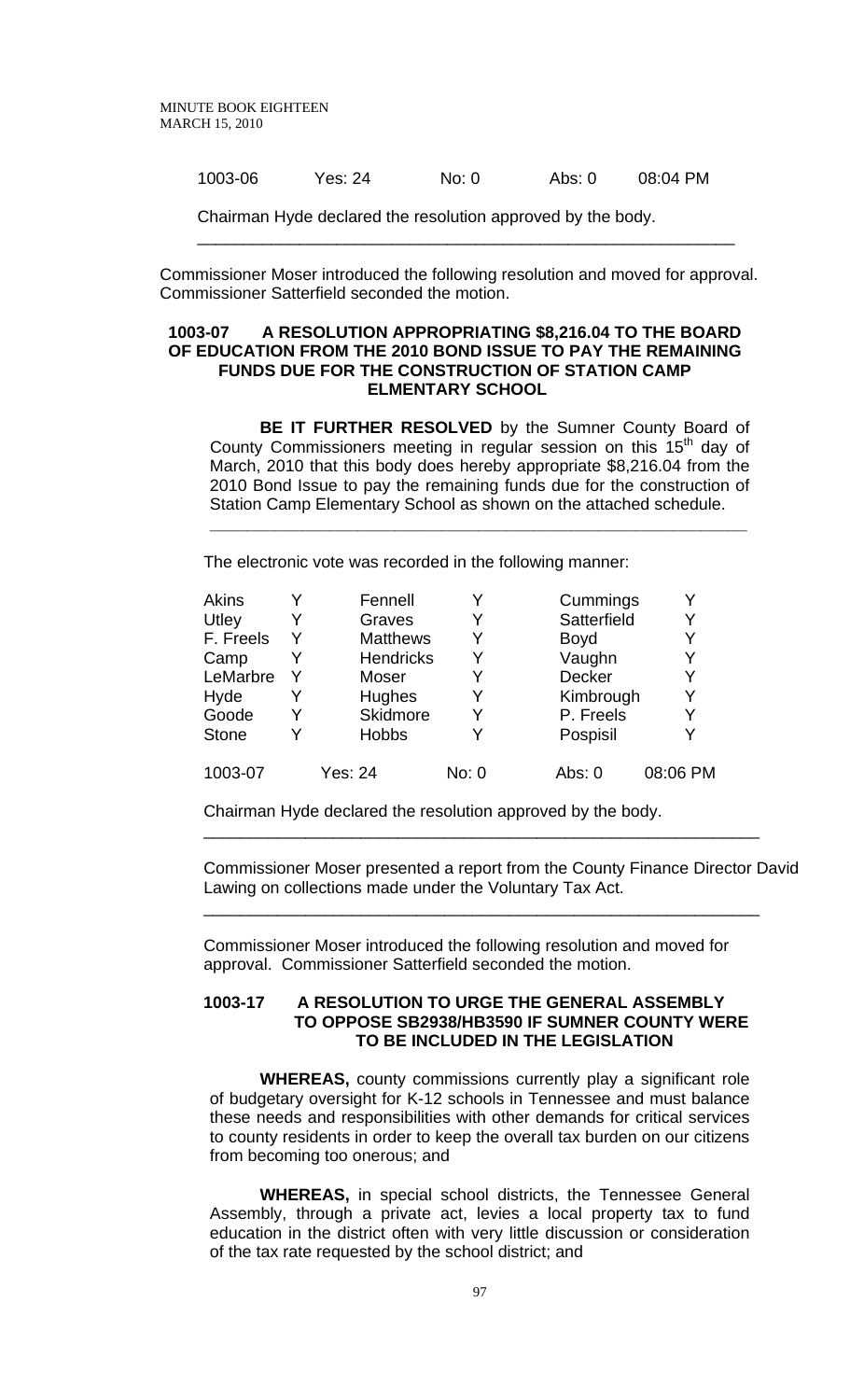**WHEREAS,** SB2938/HB3590, as introduced, would allow any local education agency ("LEA") to convert to a special school district and thereby remove all county commission oversight over the local school system; and

**WHEREAS,** the change authorized by this legislation would allow the elimination of the current system of checks and balances created by having county commission approval of school budgets and setting a tax rate for schools; and

**WHEREAS,** this proposed legislation, would create a decentralized system of governance comprised of different taxing entities with competing interests and would potentially interfere with efficiencies created by purchasing and contracting for basic needs of governmental functions on a centralized basis by separating the school system from the rest of the operations of county government.

**NOW THEREFORE, BE IT RESOLVED** by the Board of County Commissioners of Sumner County, meeting in regular session on the  $15<sup>th</sup>$  day of March, 2010, that the Tennessee General Assembly is strongly urged to oppose this legislation; and

**BE IT FURTHER RESOLVED,** that the county clerk shall mail certified copies of this resolution to the members of the Tennessee General Assembly representing the people of Sumner County and send a copy to executive director of the Tennessee County Commissioners Association.

**BE IT FURTHER RESOLVED,** that this resolution would only oppose any legislation which could allow Sumner County to be included in the legislation.

**\_\_\_\_\_\_\_\_\_\_\_\_\_\_\_\_\_\_\_\_\_\_\_\_\_\_\_\_\_\_\_\_\_\_\_\_\_\_\_\_\_\_\_\_\_\_\_\_\_\_\_\_\_\_\_\_\_\_**

Commissioner Goode moved, seconded by Commissioner Moser, to amend the resolution to add a line stating that Sumner County would only oppose any legislation which could allow Sumner County to be included in this legislation.

The electronic vote was recorded in the following manner:

RESOLUTION 1003-17 ONLY APPLY TO SUMNER COUNTY

| Akins        |   | Fennell      |                  |       | Cummings      |          |  |
|--------------|---|--------------|------------------|-------|---------------|----------|--|
| Utley        |   | Graves       |                  | Y     | Satterfield   |          |  |
| F. Freels    | Y |              | <b>Matthews</b>  | Y     | <b>Boyd</b>   |          |  |
| Camp         |   |              | <b>Hendricks</b> | Y     | Vaughn        |          |  |
| LeMarbre     | Y | Moser        |                  |       | <b>Decker</b> |          |  |
| Hyde         |   | Hughes       |                  | Y     | Kimbrough     | Y        |  |
| Goode        | Y |              | Skidmore         | Y     | P. Freels     |          |  |
| <b>Stone</b> |   | <b>Hobbs</b> |                  |       | Pospisil      |          |  |
| 1003-17.1    |   | Yes: 24      |                  | No: 0 | Abs: 0        | 08:10 PM |  |

Chairman Hyde declared the amendment approved by the body.

The electronic vote on the main motion was recorded in the following manner:

| Akins | Fennell |    | Cummings    |  |
|-------|---------|----|-------------|--|
| Utley | Graves  |    | Satterfield |  |
|       |         | 98 |             |  |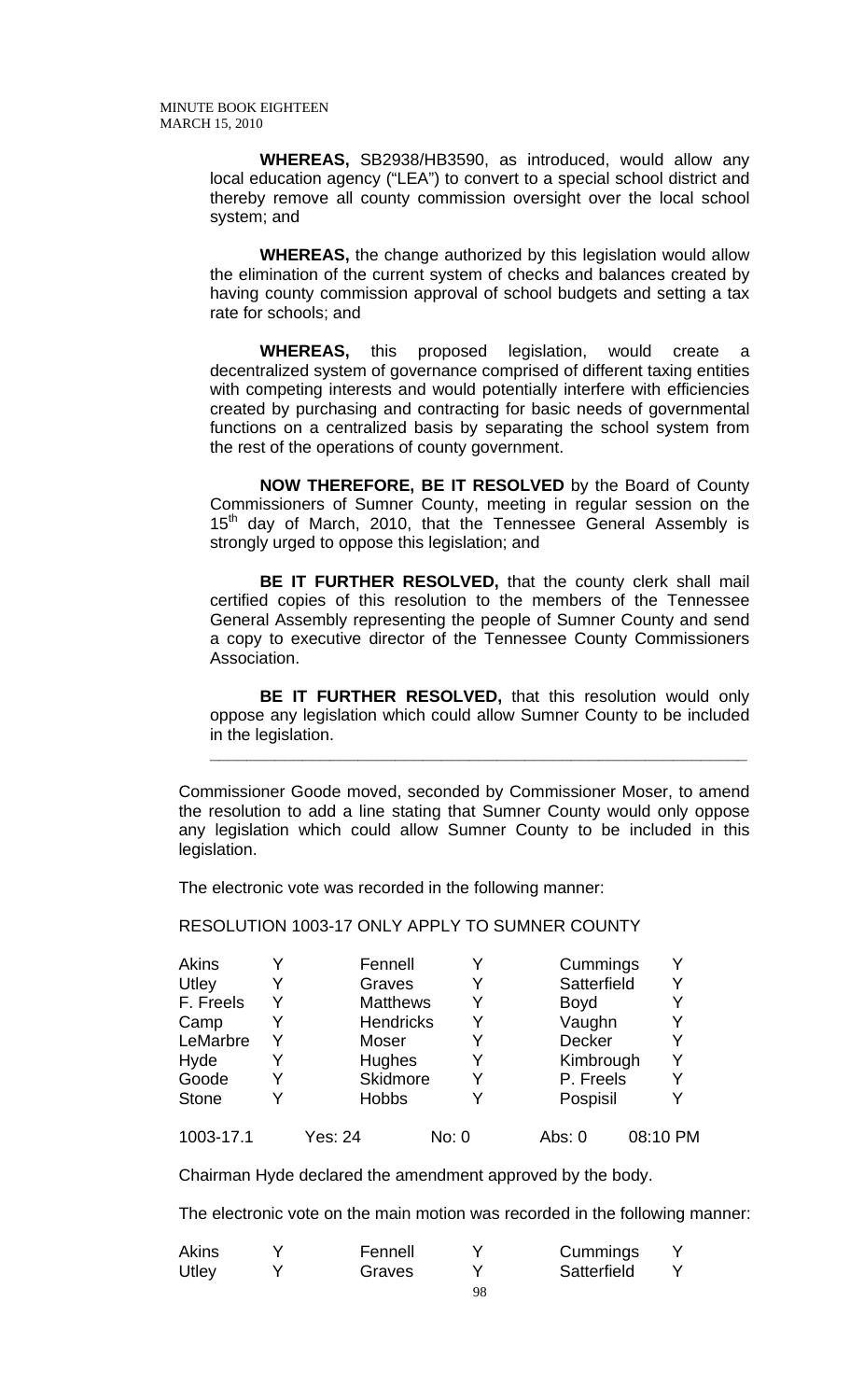| F. Freels    | Y |         | <b>Matthews</b>  |       |        | <b>Boyd</b>   |          |   |
|--------------|---|---------|------------------|-------|--------|---------------|----------|---|
| Camp         |   |         | <b>Hendricks</b> |       |        | Vaughn        |          | Y |
| LeMarbre     | V |         | Moser            |       |        | <b>Decker</b> |          | Y |
| Hyde         |   |         | <b>Hughes</b>    |       |        | Kimbrough     |          | Υ |
| Goode        |   |         | Skidmore         |       |        | P. Freels     |          | Υ |
| <b>Stone</b> | v |         | <b>Hobbs</b>     |       |        | Pospisil      |          | Y |
| 1003-17      |   | Yes: 24 |                  | No: 0 | Abs: 0 |               | 08:11 PM |   |

Chairman Hyde declared the resolution as amended approved by the body. The amendment is reflected in the body of the main resolution as stated.

Commissioner Moser introduced the following resolution and moved for approval. Commissioner Goode seconded the motion.

\_\_\_\_\_\_\_\_\_\_\_\_\_\_\_\_\_\_\_\_\_\_\_\_\_\_\_\_\_\_\_\_\_\_\_\_\_\_\_\_\_\_\_\_\_\_\_\_\_\_\_\_\_\_\_\_\_\_\_\_\_

### **1003-14 A RESOLUTION APPROPRIATING \$25,525.00 TO THE BOARD OF EDUCATION FROM THE 2010 BOND ALLOCATION FOR THE REPAIR OF THE DRAINAGE ISSUE AT GENE BROWN ELEMENTARY SCHOOL**

 **BE IT RESOLVED** by the Sumner County Board of County Commissioners meeting in regular session on this the  $15<sup>th</sup>$  day of March, 2010, that this body hereby appropriates \$25,525.00 to the Board of Education from the 2010 Bond Allocation for the repair of the drainage issues at Gene Brown Elementary School as shown on the attached schedule.

**\_\_\_\_\_\_\_\_\_\_\_\_\_\_\_\_\_\_\_\_\_\_\_\_\_\_\_\_\_\_\_\_\_\_\_\_\_\_\_\_\_\_\_\_\_\_\_\_\_\_\_\_\_\_\_\_\_\_**

The electronic vote was recorded in the following manner:

| Akins        |                | Fennell          |       | Cummings    | Y        |
|--------------|----------------|------------------|-------|-------------|----------|
| Utley        | Y              | Graves           |       | Satterfield | Y        |
| F. Freels    | Y              | <b>Matthews</b>  |       | <b>Boyd</b> | Y        |
| Camp         | Y              | <b>Hendricks</b> |       | Vaughn      | Y        |
| LeMarbre     | Y              | Moser            |       | Decker      | Y        |
| Hyde         | Y              | <b>Hughes</b>    |       | Kimbrough   | Y        |
| Goode        | Y              | Skidmore         |       | P. Freels   | Y        |
| <b>Stone</b> | Y              | <b>Hobbs</b>     |       | Pospisil    | Y        |
| 1003-14      | <b>Yes: 24</b> |                  | No: 0 | Abs: 0      | 08:12 PM |

Chairman Hyde declared the resolution approved by the body.

## **CONSENT AGENDA**

\_\_\_\_\_\_\_\_\_\_\_\_\_\_\_\_\_\_\_\_\_\_\_\_\_\_\_\_\_\_\_\_\_\_\_\_\_\_\_\_\_\_\_\_\_\_\_\_\_\_\_\_\_\_\_\_

 Commissioner Moser introduced the following resolution and moved for approval. Commissioner Satterfield seconded the motion.

## **1003-08 A RESOLUTION APPROPRIATING UP TO \$4,900.00 FROM THE COURTROOM SECURITY RESERVE TO THE MAINTENANCE & REPAIR-EQUIPMENT FOR CIRCUIT COURT CLERK**

 **BE IT RESOLVED** by the Sumner County Board of County Commissioners meeting in regular session on this the  $15<sup>th</sup>$  day of March, 2010, that this body hereby appropriates up to \$4,900.00 from the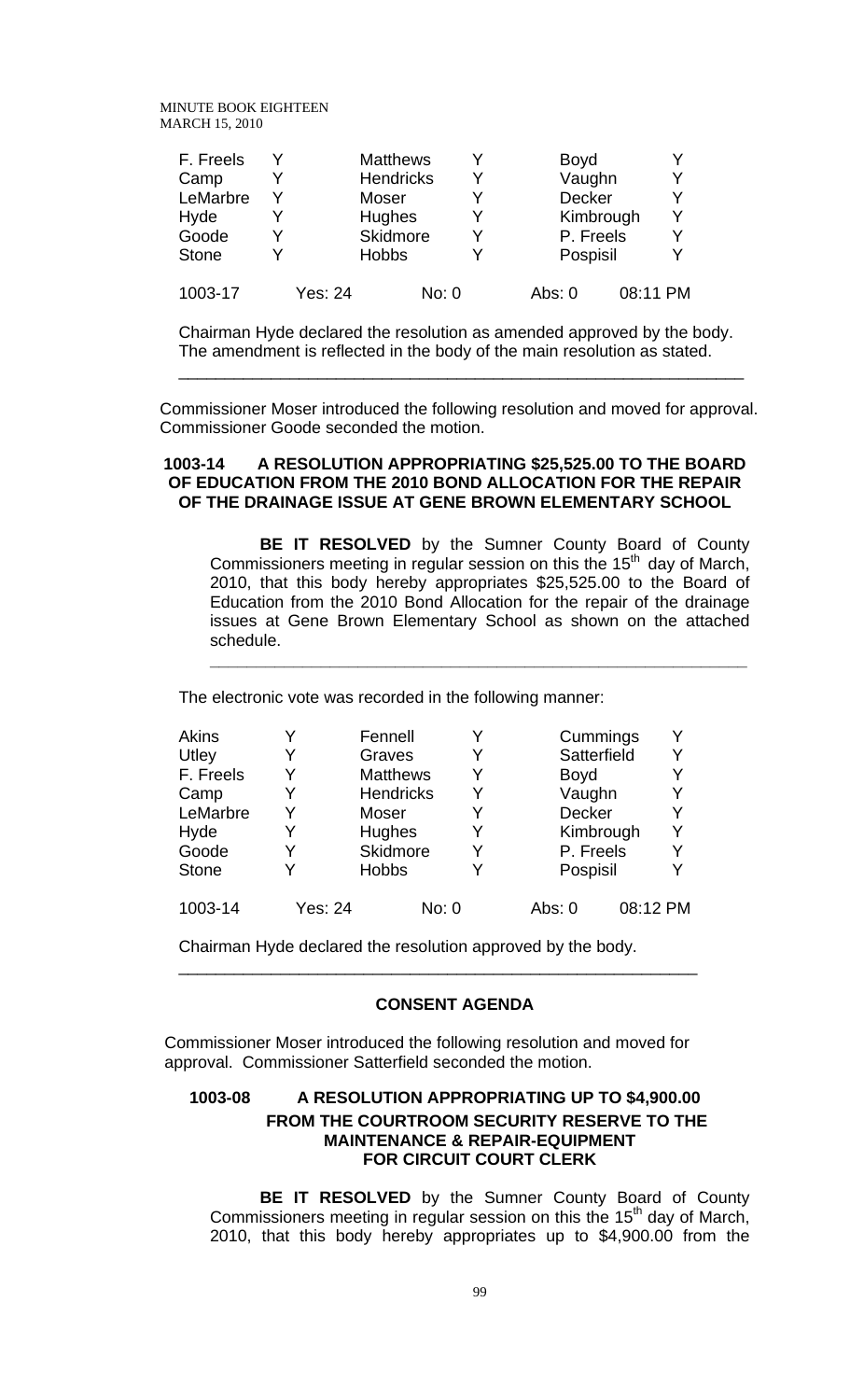Courtroom Security Reserve to the Maintenance & Repair-Equipment for Circuit Court Clerk as shown on attached schedule.

\_\_\_\_\_\_\_\_\_\_\_\_\_\_\_\_\_\_\_\_\_\_\_\_\_\_\_\_\_\_\_\_\_\_\_\_\_\_\_\_\_\_\_\_\_\_\_\_\_\_\_\_\_\_\_\_\_\_

### **1003-09 A RESOLUTION CLARIFYING THE COUNTY BOND PROJECT APPROPRIATION TO REMOVE THE DISCRETIONARY AND CONTINGENCY FUNDS TO COORDINATE WITH ADMINISTRATIVE POLICY**

**BE IT RESOLVED** by the Sumner County Board of County Commissioners meeting in regular session on this the  $15<sup>th</sup>$  day of March, 2010, that this body hereby clarifies the County Bond Project appropriation as shown on the attached schedule to remove the discretionary and contingency funds to coordinate with administrative policies.

**\_\_\_\_\_\_\_\_\_\_\_\_\_\_\_\_\_\_\_\_\_\_\_\_\_\_\_\_\_\_\_\_\_\_\_\_\_\_\_\_\_\_\_\_\_\_\_\_\_\_\_\_\_\_\_\_\_\_**

#### **1003-10 A RESOLUTION APPROPRIATING \$50,000.00 FROM SHERIFF DATA FEES RESERVE TO DATA PROCESSING EQUIPMENT ACCOUNT FOR THE SHERIFF'S OFFICE**

**BE IT RESOLVED** by the Sumner County Board of County Commissioners meeting in regular session on this the  $15<sup>th</sup>$  day of March, 2010, that this body hereby appropriates \$50,000.00 from Sheriff Data Fees Reserve to Data Processing Equipment Account for the Sheriff's Office as shown on attached schedule.

\_\_\_\_\_\_\_\_\_\_\_\_\_\_\_\_\_\_\_\_\_\_\_\_\_\_\_\_\_\_\_\_\_\_\_\_\_\_\_\_\_\_\_\_\_\_\_\_\_\_\_\_\_\_\_\_\_\_\_\_

### **1003-11 A RESOLUTION APPROVING PROPERTY TRANSFERS AS AUTHORIZED BY THE DELINQUENT TAX COMMITTEE AND SET FORTH PURSUANT TO THE TERMS OF THE ATTACHED SCHEDULE**

**BE IT RESOLVED** by the Sumner County Board of County Commissioners meeting in regular session on this the  $15<sup>th</sup>$  day of March, 2010 that this body hereby approves property transfers as authorized by the Delinquent Tax Committee and set forth pursuant to the terms of the attached schedule.

### **1003-12 A RESOLUTION AUTHORIZING THE ACCEPTANCE OF THE CLIMATE UNIVERSITY GRANT AND APPROPRIATING THE FUNDS TO THE BUDGET OF CONSTRUCTION AND DEVELOPMENT FOR USE WITH THE COMPREHENSIVE GROWTH PLAN COSTS**

 **WHEREAS,** the Sumner County Construction and Development Office has applied for a grant through the Climate University to be used to aid in the Sumner County Comprehensive Growth Plan; and

**WHEREAS,** the Grant will aid in the education and development of water and forestry concerns.

 **NOW, THEREFORE, BE IT RESOVLED** by the Sumner County Board of County Commissioners meeting in regular session on this the 15th day of March, 2010, that Sumner County Construction and Development Director is authorized to accept the \$10,000.00 grant from Climate University; and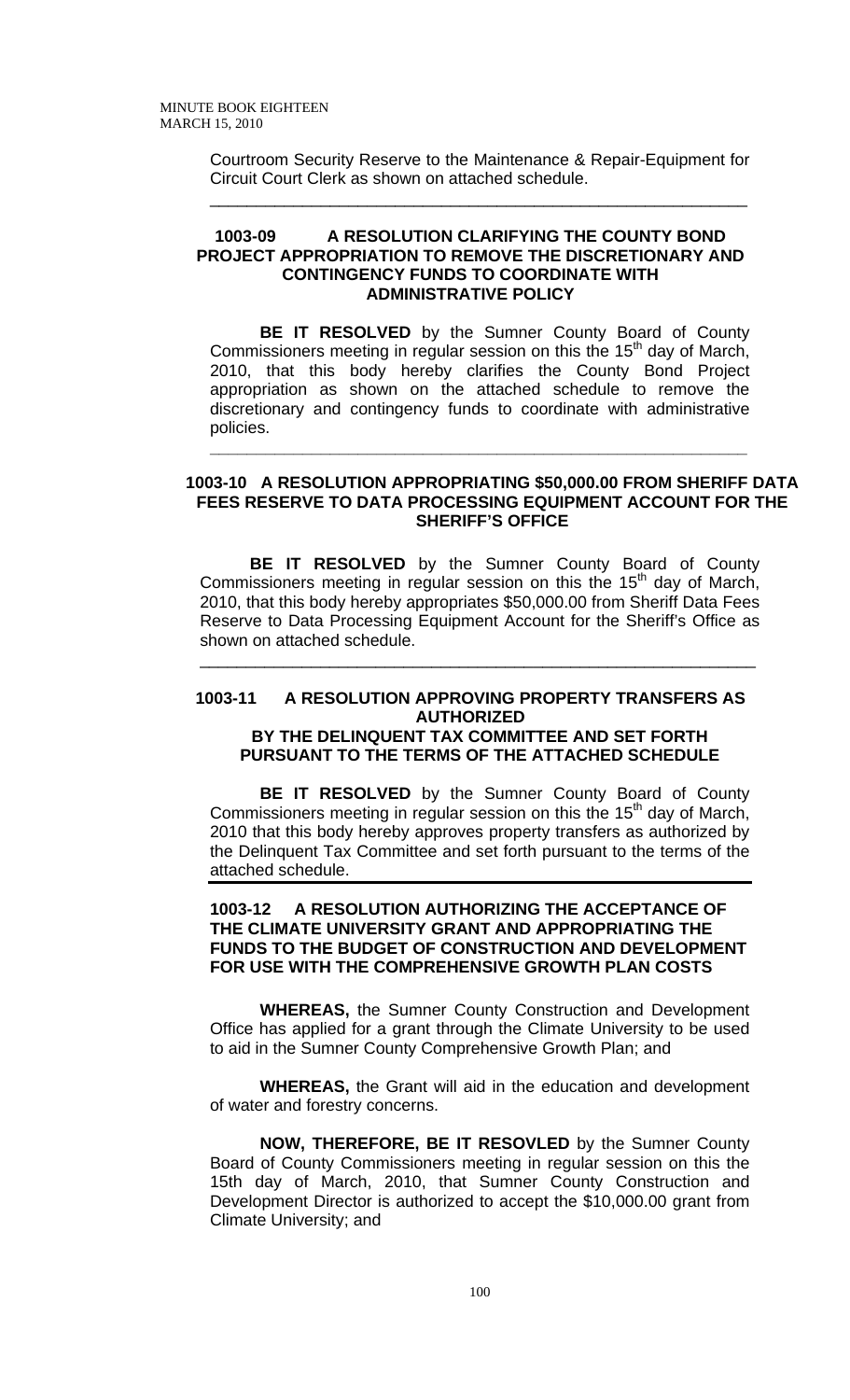**BE IT FURTHER RESOLVED,** that the funds shall be appropriated to the Construction and Development Department for use with the comprehensive growth plan costs; and

**BE IT FURTHER RESOLVED,** that the Construction and Development Director, Finance Director and County Law Director are authorized to execute contracts or other necessary documents which may be required to signify acceptance of the Grant by the Sumner County.

### **1003-13 A RESOLUTION ACCEPTING THE BOND OF THE FINANCE DIRECTOR FOR SUMNER COUNTY, TENNESSEE**

**\_\_\_\_\_\_\_\_\_\_\_\_\_\_\_\_\_\_\_\_\_\_\_\_\_\_\_\_\_\_\_\_\_\_\_\_\_\_\_\_\_\_\_\_\_\_\_\_\_\_\_\_\_\_\_\_\_\_**

**BE IT RESOLVED** by the Sumner County Board of County Commissioners meeting in regular session on this the  $15<sup>th</sup>$  day of March, 2010, that this body hereby accepts the \$50,000.00 bond for the Finance Director, David Lawing.

**\_\_\_\_\_\_\_\_\_\_\_\_\_\_\_\_\_\_\_\_\_\_\_\_\_\_\_\_\_\_\_\_\_\_\_\_\_\_\_\_\_\_\_\_\_\_\_\_\_\_\_\_\_\_\_\_\_\_**

### **1003-15 A RESOLUTION ACCEPTING THE ANNUAL CONTRACT WITH U.S. ARMY CORP OF ENGINEERS FOR SECURITY CHECKS BY THE SHERIFF'S OFFICE**

 **BE IT RESOLVED** by the Sumner County Board of County Commissioners meeting in regular session on this the  $15<sup>th</sup>$  day of March, 2010, that this body does hereby accept the annual contract between the Sumner County Sheriff's Office and the U.S. Army Corp of Engineers for security checks in the amount of \$14,074.72.

### **1003-16 A RESOLUTION DECLARING VARIOUS ITEMS FROM EMERGENCYSERVICES AS SURPLUS AND AUTHORIZING DISPOSAL OR SALE OF SAME PURSUANT TO EXISTING POLICIES AND PROCEDURES**

**\_\_\_\_\_\_\_\_\_\_\_\_\_\_\_\_\_\_\_\_\_\_\_\_\_\_\_\_\_\_\_\_\_\_\_\_\_\_\_\_\_\_\_\_\_\_\_\_\_\_\_\_\_\_\_\_\_\_**

**BE IT RESOLVED** by the Sumner County Board of County Commissioners meeting in regular session on this the  $15<sup>th</sup>$  day of March, 2010, that this body does hereby declare the items as surplus as shown on the attachment; and

**BE IT FURTHER RESOLVED** that the sale of the same is authorize pursuant to existing policies and procedures; and

**BE IT FURTHER RESOLVED** that in the event items do not sale, disposal of same is approved pursuant to existing policies and procedures.

**\_\_\_\_\_\_\_\_\_\_\_\_\_\_\_\_\_\_\_\_\_\_\_\_\_\_\_\_\_\_\_\_\_\_\_\_\_\_\_\_\_\_\_\_\_\_\_\_\_\_\_\_\_\_\_\_\_\_**

# **PROPERTY TAX REFUNDS**

The following property tax refunds were included on the Consent Agenda:

Civils, Ronnie etux Ernestine, \$198.39; Kwasniewski, John E etux Betty, \$374.05; McMurray, James W. etal, \$944.92; Scott, Dallas & Jeff Mercer, \$464.78; Staff Demand of Georgia, \$42.44; Sumner MG LLC, \$502.13